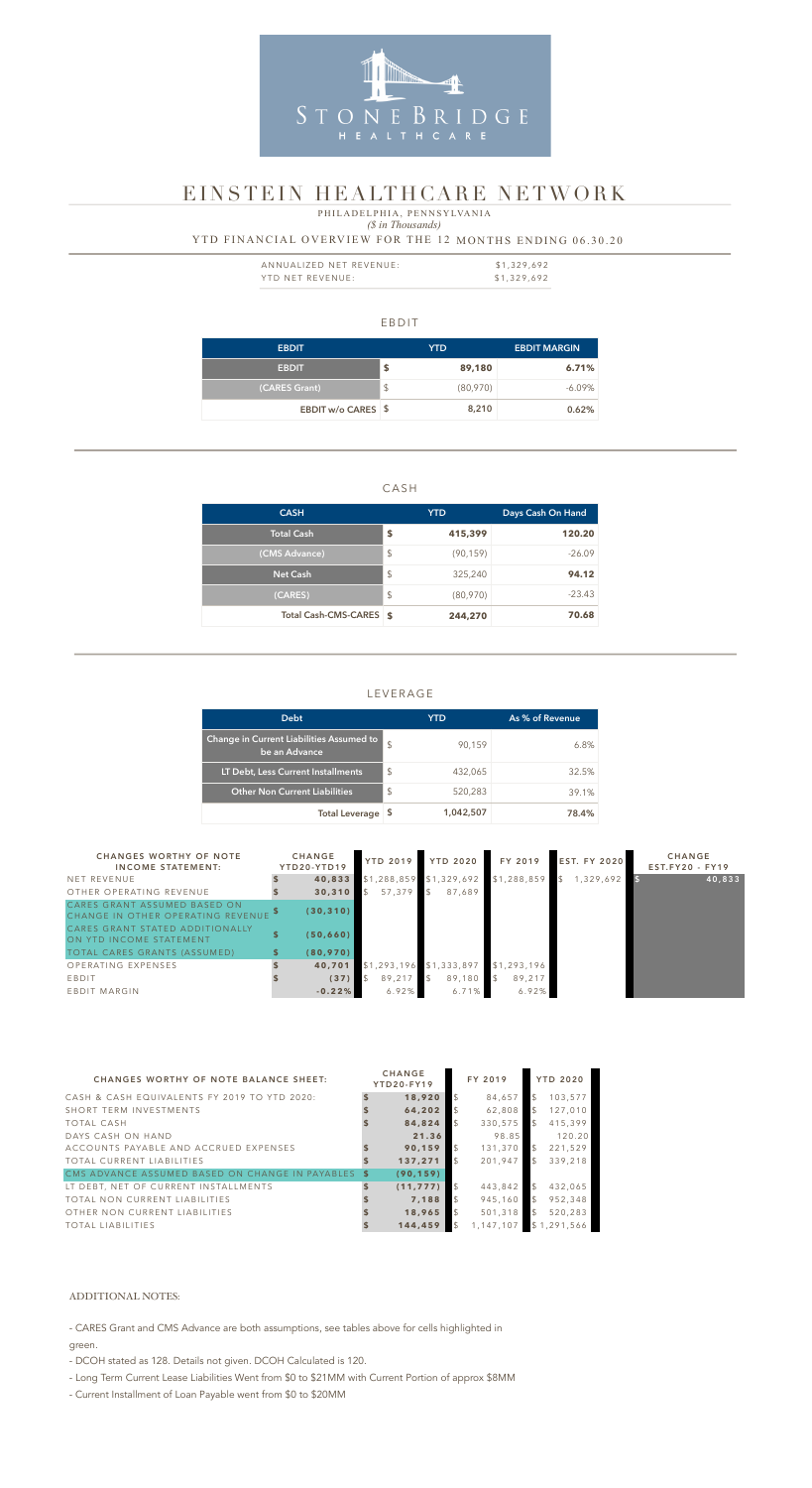

# EBDIT

#### *(\$ in Thousands)*  YTD EBDIT WITH & WITHOUT CARES GRANT FOR THE 12 MONTHS ENDING 06.30.20 EINSTEIN HEALTHCARE NETWORK

| ANNUALIZED NET REVENUE: | \$1,329,692 |
|-------------------------|-------------|
| YTD NET REVENUE:        | \$1,329,692 |

### EBDIT YTD 2020

| <b>EBDIT</b>             | <b>YTD</b>                        | <b>EBDIT MARGIN</b> |
|--------------------------|-----------------------------------|---------------------|
| <b>Operating Income</b>  | $\mathcal{L}$<br>(4,205)          |                     |
| <b>Plus Interest</b>     | $\sqrt[6]{\frac{1}{2}}$<br>20,842 |                     |
| <b>Plus Depreciation</b> | $\mathcal{L}$<br>72,543           |                     |
| Total EBDIT \$           | 89,180                            | 6.71%               |

#### CARES GRANT

| <b>CARES GRANT</b>         | <b>Notes</b>                                | <b>YTD</b>      |  |  |
|----------------------------|---------------------------------------------|-----------------|--|--|
| <b>CARES Grant</b>         | Change In Other<br><b>Operating Revenue</b> | \$<br>(30, 310) |  |  |
| <b>CARES Grant</b>         | Stated Additionally as<br>Revenue           | (50,660)        |  |  |
| <b>Total CARES Funding</b> |                                             | (80,970)        |  |  |

### EBDIT WITHOUT CARES

| <b>EBDIT WITHOUT CARES</b> | YTD.           | <b>EBDIT MARGIN</b> |
|----------------------------|----------------|---------------------|
| <b>EBDIT w/ CARES</b>      | 89,180         | 6.71%               |
| (CARES)                    | \$<br>(80,970) | $-6.09\%$           |
| Total EBDIT w/o CARES \$   | 8,210          | 0.62%               |